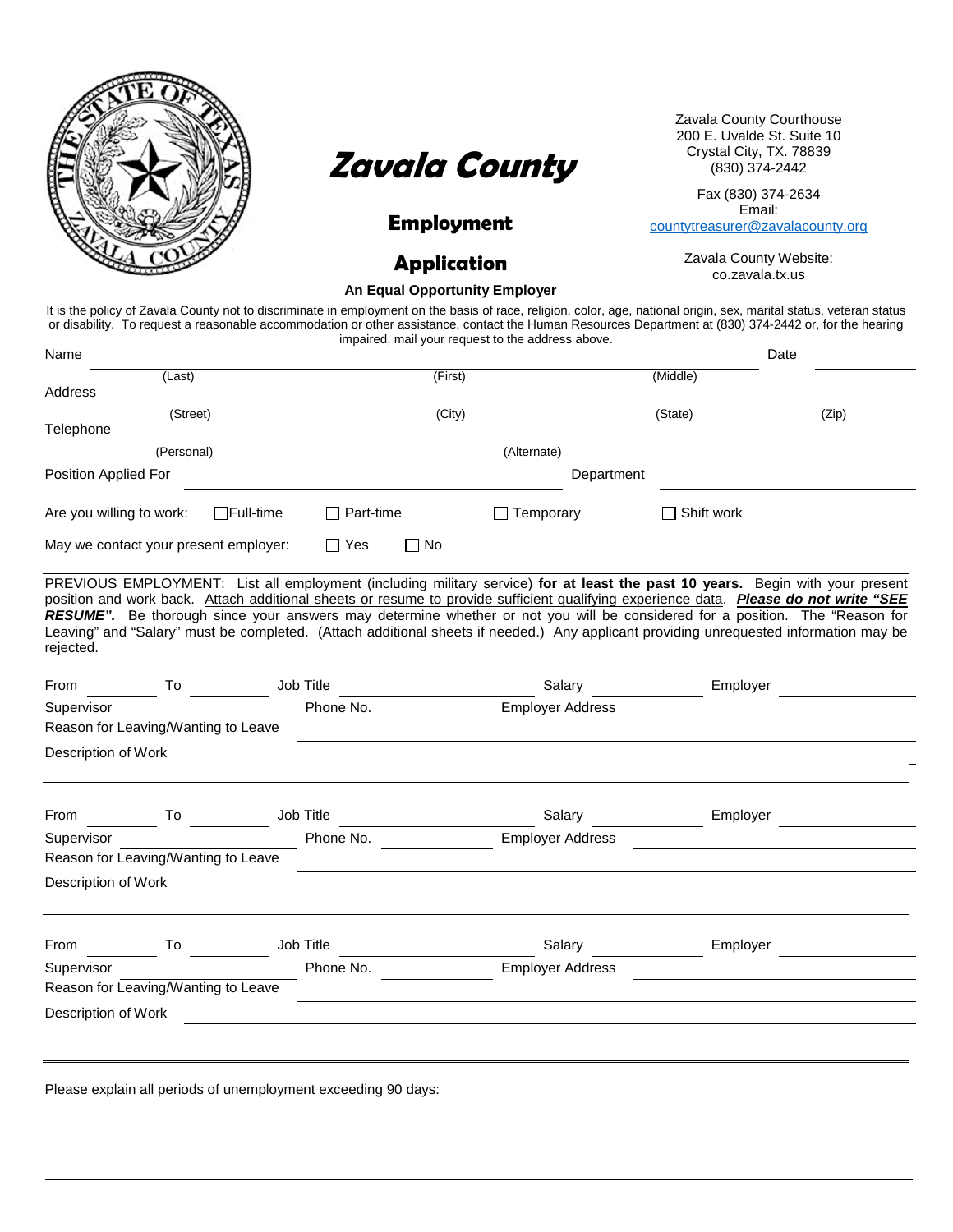| <b>EDUCATION:</b> |  |
|-------------------|--|
|-------------------|--|

| ----------                                                                |  |                          |  |
|---------------------------------------------------------------------------|--|--------------------------|--|
| Did you graduate from high school? □ Yes □ No If no, last grade completed |  | GED obtained? □ Yes □ No |  |

| GED obtained? |  |
|---------------|--|
|---------------|--|

|  | ×<br>×<br>۰. |  |  |
|--|--------------|--|--|
|--|--------------|--|--|

| College-University-Trade<br>Business-Correspondence School                                                                        |          | No. Of | Major Area                                                                                                                                                       | Semester               |                    |
|-----------------------------------------------------------------------------------------------------------------------------------|----------|--------|------------------------------------------------------------------------------------------------------------------------------------------------------------------|------------------------|--------------------|
| Name                                                                                                                              | Location | Years  | Of Study                                                                                                                                                         | Hours                  | Degrees<br>Granted |
|                                                                                                                                   |          |        |                                                                                                                                                                  |                        |                    |
|                                                                                                                                   |          |        |                                                                                                                                                                  |                        |                    |
|                                                                                                                                   |          |        |                                                                                                                                                                  |                        |                    |
|                                                                                                                                   |          |        |                                                                                                                                                                  |                        |                    |
|                                                                                                                                   |          |        |                                                                                                                                                                  |                        |                    |
|                                                                                                                                   |          |        |                                                                                                                                                                  |                        |                    |
|                                                                                                                                   |          |        | (Applicants may be required to provide copies of transcripts and/or diplomas/certificates.)                                                                      |                        |                    |
|                                                                                                                                   |          |        |                                                                                                                                                                  |                        |                    |
| <b>MILITARY SERVICE:</b>                                                                                                          |          |        |                                                                                                                                                                  |                        |                    |
| <b>Branch of Service</b>                                                                                                          |          |        | List any relevant job-related skills acquired during military service (you                                                                                       |                        |                    |
|                                                                                                                                   |          |        |                                                                                                                                                                  |                        |                    |
| May be required to provide a copy of form DD214).                                                                                 |          |        |                                                                                                                                                                  |                        |                    |
|                                                                                                                                   |          |        |                                                                                                                                                                  |                        |                    |
| <b>PERSONAL DATA:</b>                                                                                                             |          |        |                                                                                                                                                                  |                        |                    |
|                                                                                                                                   |          |        | Please list any other names you have used in connection with employment or education                                                                             |                        |                    |
|                                                                                                                                   |          |        |                                                                                                                                                                  |                        |                    |
|                                                                                                                                   |          |        |                                                                                                                                                                  |                        |                    |
| Have you previously worked for Zavala County? $\Box$ Yes $\Box$ No If so, when?                                                   |          |        |                                                                                                                                                                  |                        |                    |
|                                                                                                                                   |          |        |                                                                                                                                                                  |                        |                    |
|                                                                                                                                   |          |        |                                                                                                                                                                  |                        |                    |
|                                                                                                                                   |          |        | Are you authorized to work in this country? $\square$ Yes $\square$ No (Proof of citizenship or immigration status will be required upon employment)             |                        |                    |
|                                                                                                                                   |          |        | Can you perform the essential/marginal functions of the job for which you are applying with or without a reasonable accommodation?                               |                        |                    |
| $\Box$ Yes $\Box$ No                                                                                                              |          |        |                                                                                                                                                                  |                        |                    |
|                                                                                                                                   |          |        |                                                                                                                                                                  |                        |                    |
|                                                                                                                                   |          |        | Have you ever been convicted of or pled guilty or "no contest" to any offense during the past ten years? $\Box$ Yes $\Box$ No                                    |                        |                    |
| (Conviction may not necessarily disqualify the applicant)                                                                         |          |        |                                                                                                                                                                  |                        |                    |
|                                                                                                                                   |          |        |                                                                                                                                                                  |                        |                    |
|                                                                                                                                   |          |        | If Yes, List ALL such offenses and state date, name of Court and disposition. (You may omit minor traffic violations for which you paid a fine of \$100 or less) |                        |                    |
|                                                                                                                                   |          |        |                                                                                                                                                                  |                        |                    |
|                                                                                                                                   |          |        |                                                                                                                                                                  |                        |                    |
|                                                                                                                                   |          |        |                                                                                                                                                                  |                        |                    |
| List all counties and states you have resided in within the past 10 years.                                                        |          |        |                                                                                                                                                                  |                        |                    |
|                                                                                                                                   |          |        |                                                                                                                                                                  |                        |                    |
|                                                                                                                                   |          |        |                                                                                                                                                                  |                        |                    |
| List all licenses/certifications/registrations you hold (such as Drivers, CDL, etc.)                                              |          |        |                                                                                                                                                                  |                        |                    |
| <b>Type</b>                                                                                                                       |          | Number |                                                                                                                                                                  | <b>Expiration Date</b> |                    |
| Type                                                                                                                              |          | Number |                                                                                                                                                                  | <b>Expiration Date</b> |                    |
|                                                                                                                                   |          |        |                                                                                                                                                                  |                        |                    |
| Specify equipment or office machines you operate:                                                                                 |          |        |                                                                                                                                                                  |                        |                    |
|                                                                                                                                   |          |        |                                                                                                                                                                  |                        |                    |
|                                                                                                                                   |          |        |                                                                                                                                                                  |                        |                    |
|                                                                                                                                   |          |        | Are you related to any elected official or person in the employ of the County of Zavala? $\Box$ Yes $\Box$ No                                                    |                        |                    |
| Name                                                                                                                              |          |        | Where Employed                                                                                                                                                   |                        | Relationship       |
|                                                                                                                                   |          |        |                                                                                                                                                                  |                        |                    |
|                                                                                                                                   |          |        |                                                                                                                                                                  |                        |                    |
| Give the names and addresses of three persons, other than relatives, who have knowledge of your character, experience or ability: |          |        |                                                                                                                                                                  |                        |                    |
| <b>Address</b><br><b>Occupation</b><br><b>Telephone</b><br>Name                                                                   |          |        |                                                                                                                                                                  |                        |                    |
|                                                                                                                                   |          |        |                                                                                                                                                                  |                        |                    |
|                                                                                                                                   |          |        |                                                                                                                                                                  |                        |                    |
|                                                                                                                                   |          |        |                                                                                                                                                                  |                        |                    |
|                                                                                                                                   |          |        |                                                                                                                                                                  |                        |                    |
|                                                                                                                                   |          |        |                                                                                                                                                                  |                        |                    |
|                                                                                                                                   |          |        |                                                                                                                                                                  |                        |                    |
|                                                                                                                                   |          |        |                                                                                                                                                                  |                        |                    |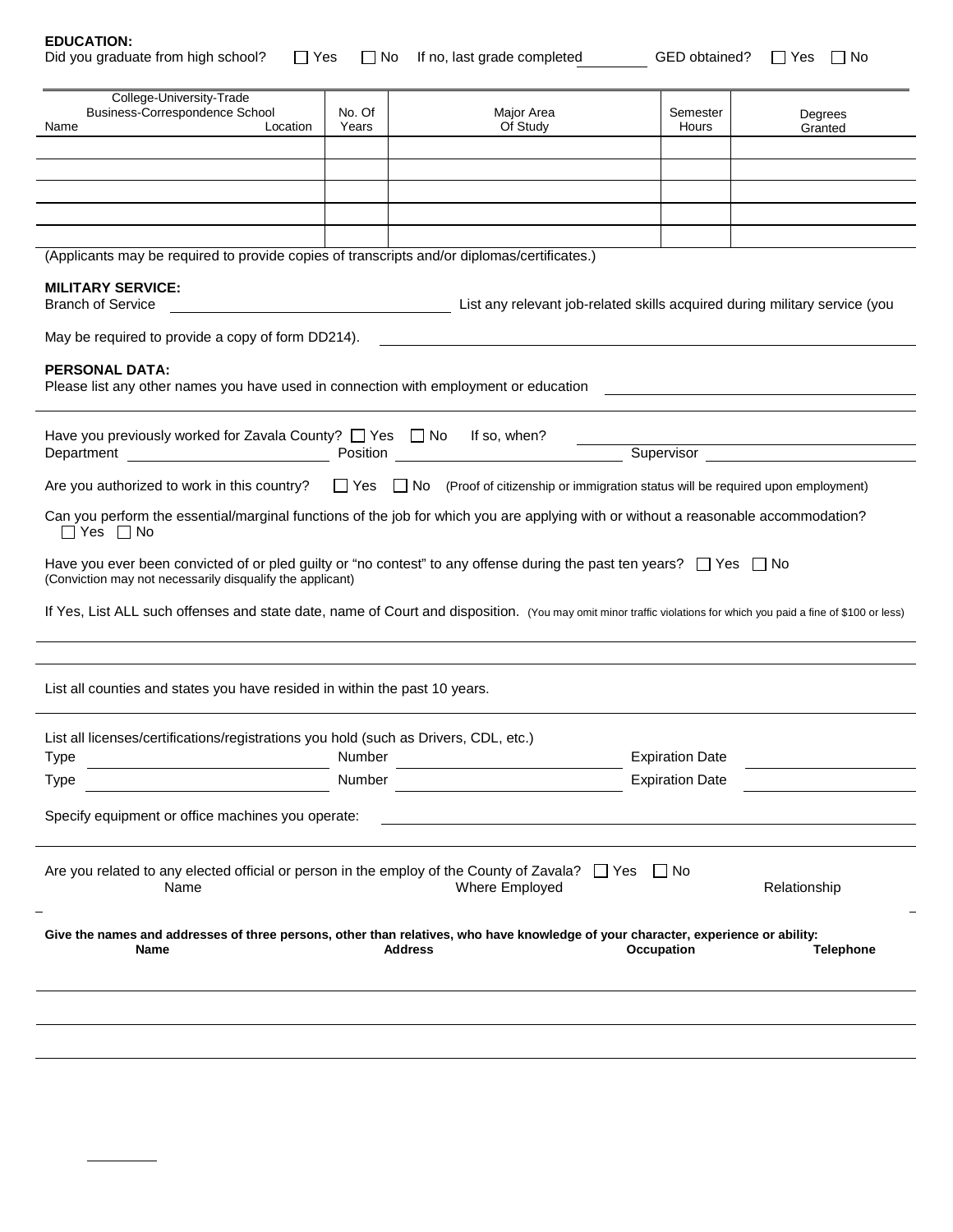List any additional experience and training you have had which in your opinion would qualify you for the position you seek:

(Example: apprenticeships, technical skills, foreign languages spoken/written, etc.)

Where applicable, would you be willing to accept compensatory time in lieu of overtime pay?  $\Box$  Yes  $\Box$  No

# **IMPORTANT**

### **It is the responsibility of the applicant to read the following before signing:**

## *APPLICANTS STATEMENT AND AGREEMENT*

I certify that the answers given herein are true and complete. I understand that any falsification or willful omission made in my application, resume or interview(s) shall be sufficient cause for dismissal or refusal of employment, whenever discovered. I hereby authorize each former employer, whether given as a reference or not, to answer any questions and furnish any information sought by the County concerning any qualifications for employment. Depending on the department and position applied for, I understand that such investigation may include a full criminal history and FBI records check. I authorize investigation of all statements contained in this application for employment, and I release Zavala County, its management and appointed and elected officials, and all third parties supplying information to the County from any and all liability, including liability caused by negligence, arising from reference and background checks conducted by or on behalf of the employer about me. Upon my termination, I authorize release of reference information regarding my employment and work record and release Zavala County from any and all liability resulting from the release of such information. I also understand that this application is subject to the Open Records Act and may be released as a public document.

I understand that my employment is at the discretion of the Commissioners' Court or elected Department Head concerned, and that Zavala County is an employment-at-will employer, which means that I may resign at any time and the County may terminate my employment at any time for any or no reason.

I understand that my employment is contingent upon successful completion of a conditional post-employment offer fitness for duty examination which will include a drug screen. This examination will be conducted by health care providers of the County's selection. I certify that I will fully and truthfully answer any questions asked by the health care providers or staff. I understand that a positive result from the drug screen will eliminate me from consideration from any County job for one year. I also, understand that, once employed, refusal to submit to such exams or a positive result on a drug/alcohol screen will be grounds for disciplinary action, which may include termination. While employed, if my department head requests, I will submit to additional physical examinations by health care providers of the County's selection for the purpose of determining my fitness for continued employment. If injured during the course of employment, I will promptly report such injury to my supervisor or department head. If medical treatment is necessary or requested, I will submit to treatment or examination by health care providers of the County's selection.

I understand and agree that if I am applying for a law enforcement or jail position, I will be required to comply with all the requirements of the Texas Commission on Law Enforcement (TCOLE) or other equivalent agency as required by the State. I further understand that any offer of employment is conditional upon satisfactorily completing all tests, including physical agility, to determine my fitness for this position.

I understand that Zavala County has an Employee Handbook or policies which describe additional obligations, terms and conditions of employment. I agree to promptly familiarize myself with the terms of such documents and abide thereby. I understand and agree that all benefits, programs, rules and policies of the County are subject to exceptions or change at any time, as decided by the County.

I certify that I have carefully read each provision of this application for employment and that I have been given an opportunity to ask questions concerning any provision which I do not fully understand**.** I understand the acceptance of this application by the employer neither expresses nor implies I will be offered employment. **This application must be signed.** 

Signature **Date Contract Contract Contract Contract Contract Contract Contract Contract Contract Contract Contract Contract Contract Contract Contract Contract Contract Contract Contract Contract Contract Contract Contra**